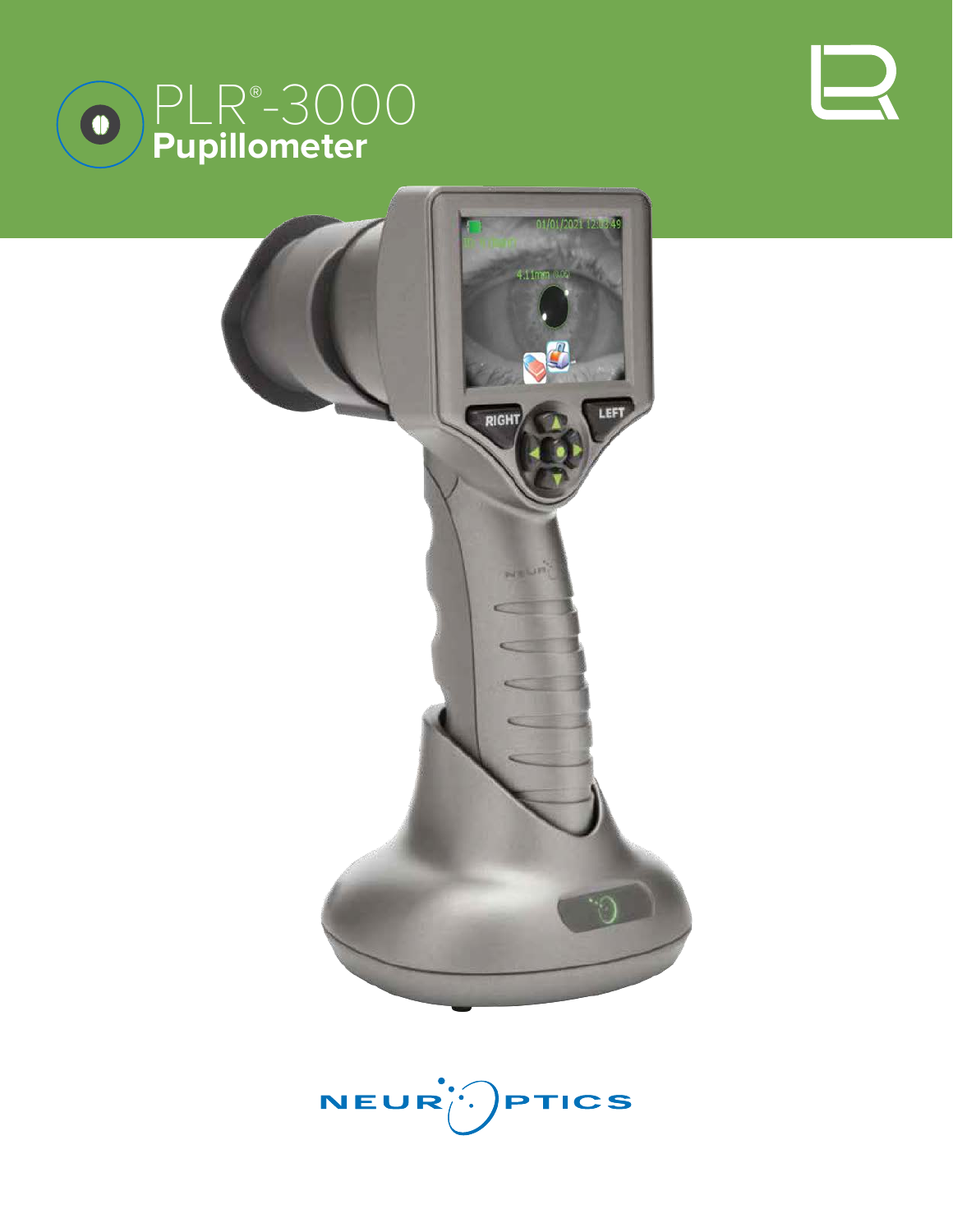

## Important Research Tool

- Used by researchers at leading universities, pharmaceutical companies, and contract research organizations worldwide
- Quickly and accurately measures pupil size and pupillary light reflex

## Simple to Use and Operate

- One button activation
- No calibration required
- Portable, battery operated, hand-held device
- Durable, ergonomic design

### Features

- Adjustable settings (light stimulus intensity and duration, duration and onset of measurement, background illumination)
- Data stored on device, results uploadable to external computer via Bluetooth®
- Infrared camera, high precision optics, processor and LED light source
- Video playback wand downloading video of last measurement.
- Continuous pupil recording (≤ 10 minutes without light stimulus, ≤ 41 seconds with light stimulus)

"Great **quantitative tool** for research."

–Sr. Researcher, Allergan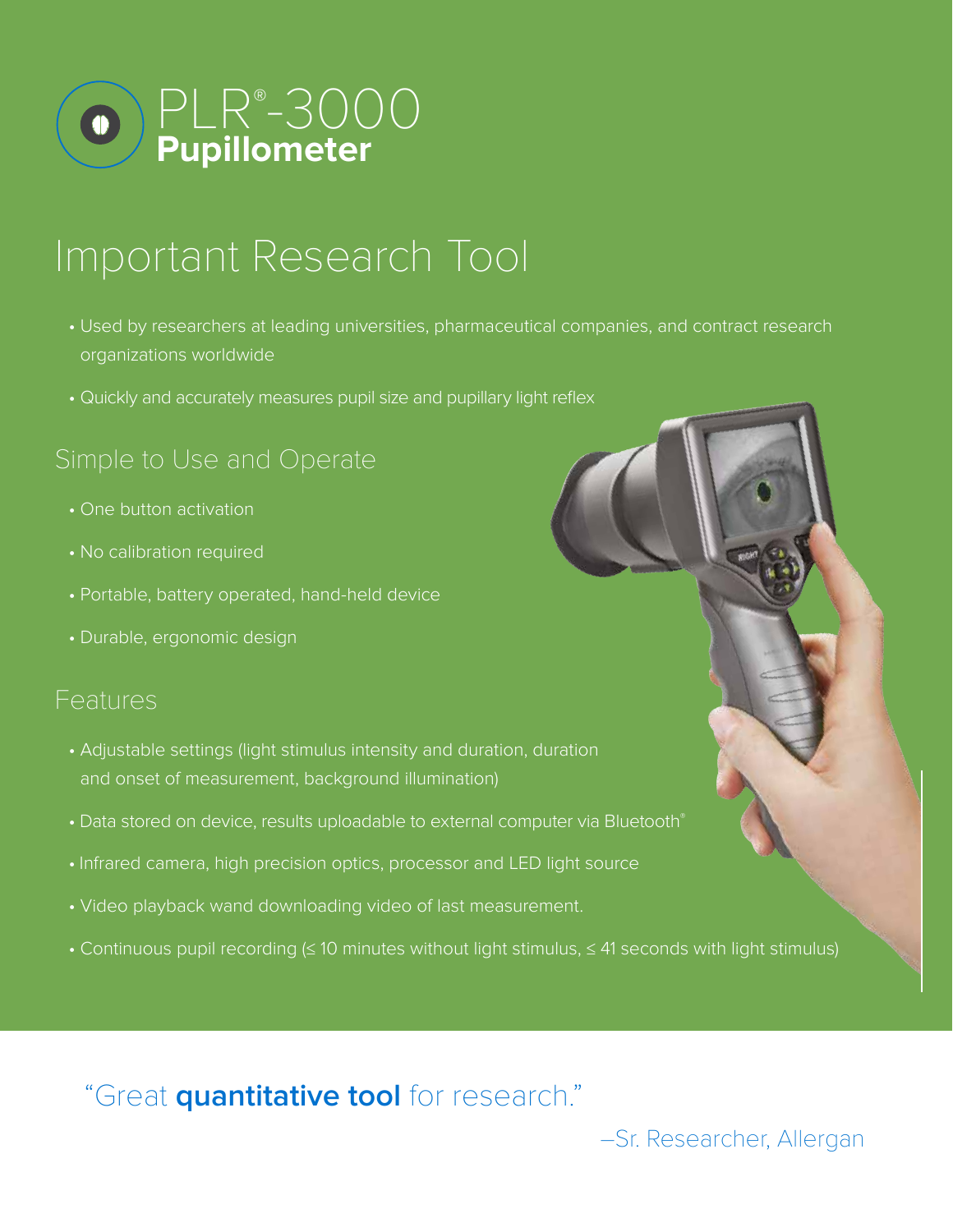# Reproducible Measurement Results

Testing has shown that the NeurOptics® Pupillometer is consistent from unit to unit and operator to operator. In fact, the NeurOptics Pupillometer has the highest accuracy and lowest error of all commercially available pupillometers, while at the same time being the most economical hand-held infrared device.

## Objective Measurement

| <b>Broadcast Function</b>           | Range                                                                                                                                                                                                         |
|-------------------------------------|---------------------------------------------------------------------------------------------------------------------------------------------------------------------------------------------------------------|
| Init = Maximum Diameter             | Maximum pupil size before constriction                                                                                                                                                                        |
| End = Minimum Diameter              | Pupil diameter at peak constriction                                                                                                                                                                           |
| Delta = $%$ Change                  | % of change (Size-MIN)/Size as a %                                                                                                                                                                            |
| $LAT = Latency$ of constriction     | Time of onset of constriction following<br>initiation of the light stimulus                                                                                                                                   |
| <b>ACV = Constriction Velocity</b>  | Average velocity of how the pupil<br>diameter is constricting measured in<br>millimeters per second                                                                                                           |
| MCV = Maximum Constriction Velocity | Maximum velocity of how the pupil<br>diameter is constricting measured<br>in millimeters per second                                                                                                           |
| ADV = Dilation Velocity             | The average pupillary velocity when,<br>after having reached the peak of<br>constriction, the pupil tends to recover<br>and to dilate back to the initial resting<br>size, measured in millimeters per second |
| T75 = Time to reach 75% recovery    | The time to reach 75% of the original<br>baseline pupil diameter after the peak<br>of the constriction                                                                                                        |



## "**More insight** on pharmacokinetic data."

–Clinical Study Manager, Covance